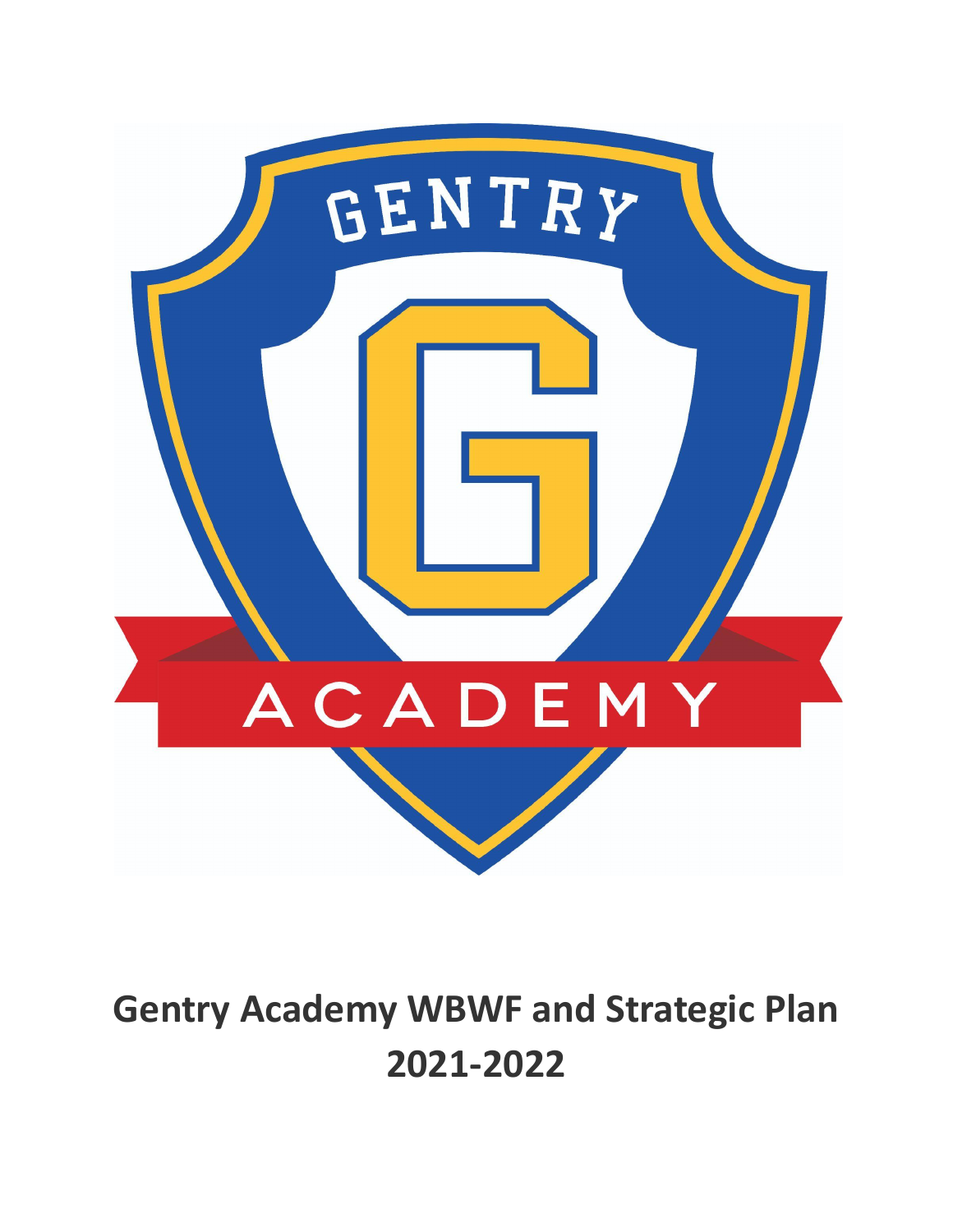#### **Mission**

Building Tomorrow's Leaders! At the core of Gentry Academy's ability to build great leaders is the philosophy that true leadership does not come from a single characteristic but rather a collection of traits, values and skills that work together. It is Gentry Academy's mission to strive to bring together this collection of traits, values and skills on a daily basis so as to help the students achieve their best possible self.

#### **Vision**

Gentry Academy's vision to "Build Tomorrow's Leaders" creates the foundation that all learning and development is built upon. Through its high-quality Leadership and Life Skills Program students are guided to discover, recognize and embrace their own unique skills set, passions and opportunities for personal growth that set them up for success in life. Students are presented with a powerful opportunity to learn in a traditional classroom setting that is integrated with the highest-caliber leadership and W.I.N. (What I Need) Time curriculum. Each student deserves not only the best opportunities to learn and grow but also should enjoy the advantage of being surrounded by innovative and passionate peers who will simultaneously challenge and support them.

#### **Authorizer**

Innovative Quality Schools PO BOX 580 Hutchinson, MN 55350 Laurie Schroder, Executive Director

ISQ is a leader in authorizing innovative Minnesota Charter Schools They have been authorizing schools since 2010 and have over 35 schools.

#### **Enrollment**

Gentry's enrollment number for the first year as a Charter School in the 2021-2022 school year are as follows:

| 5th grade:  | 48  |
|-------------|-----|
| 6th grade:  | 48  |
| 7th grade:  | 48  |
| 8th grade:  | 48  |
| 9th grade:  | 33  |
| 10th grade: | 33  |
| 11th grade: | 33  |
| 12th grade: | 17  |
| Total:      | 308 |
|             |     |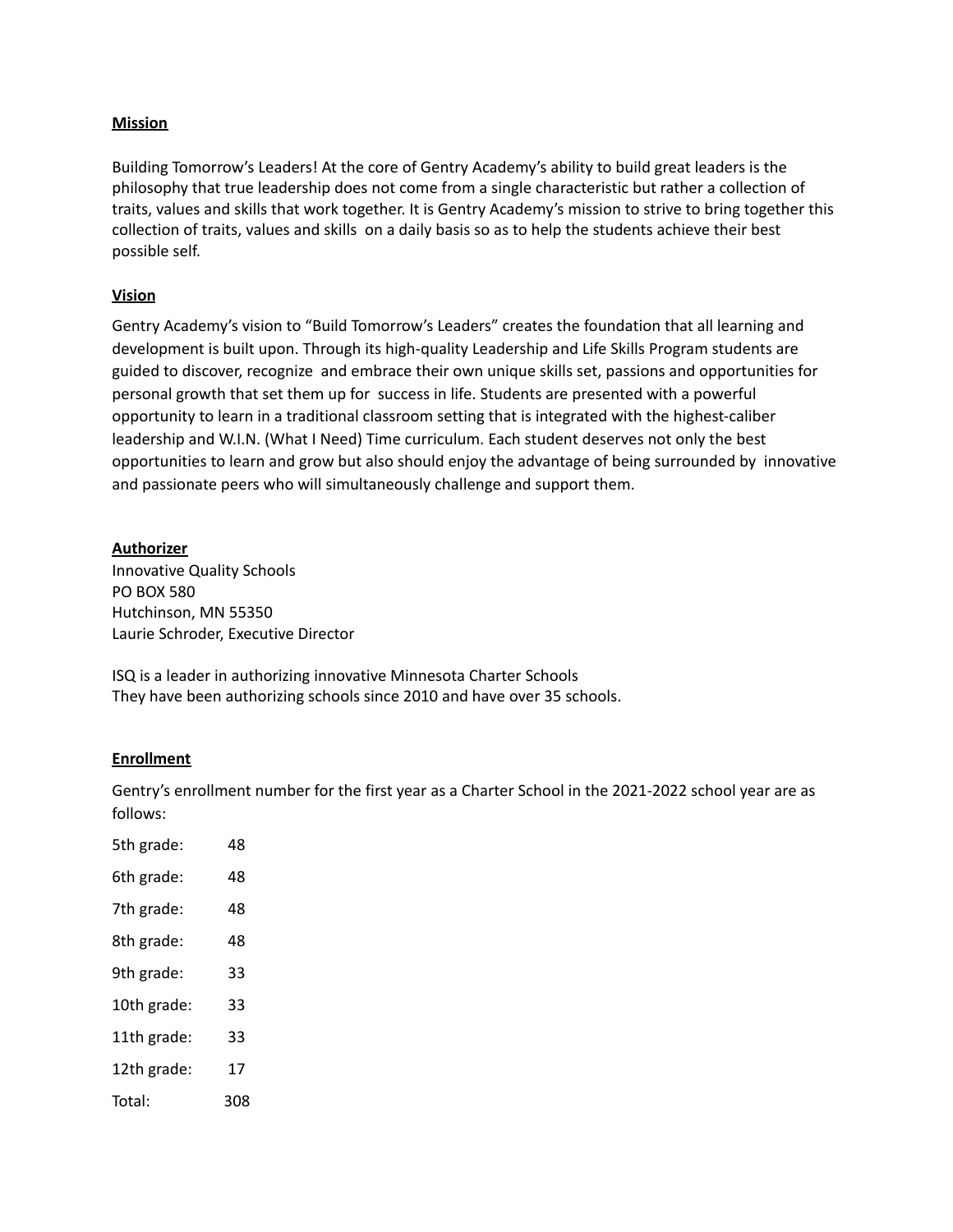#### **Introduction**

A WBWF strategic plan is a multi-year, detailed document that illustrates how a district or charter school will execute its goals or initiatives concerning the five WBWF goals. The Minnesota Department of Education (MDE) recommends that districts and charter schools develop goals that are specific, measurable, attainable, realistic and timely (SMART).

Gentry Academy creates its own plan to prepare all students for school and align a standards-based curriculum with classroom instruction, so that students are career- and college-ready at graduation. The success of the plan each year can be measured locally using, among other possible data sources:

- State or local assessments. ( NWEA MAP test and/or Minnesota Comprehensive Assessment)
- Graduation rates.
- College entrance exams. (ACT and/or SAT)
- Postsecondary outcomes, including employment.

## **Closing Achievement Gaps**

**Goal:** Annually, the percent of Gentry Academy students who are proficient on the MCA and/or NWEA MAP tests will be at least 3% more than the proficiency level of the state average.

A wide variety of data points are used to evaluate student academic growth and socioemotional development allowing teachers to recognize student strengths and weaknesses, monitor student learning and progress, and plan and deliver instruction. As assessment data is evaluated, effective and ineffective instructional practices will be identified in order to implement school wide to ensure broad-range usage, create improvement and drive quality in instruction.

Gentry Academy will also work with our authorizer, IQS, to monitor contract performance goals to ensure progress towards meeting these outcomes.

At the core of Gentry Academy's mission of "Building Tomorrow's Leaders" is accountability. This dictum rests on a multi-level collaborative assessment process involving school leadership, the board, teacher collaboration, and the student. This ongoing push towards success, embraced by all facets of the Gentry Academy community, results in a high-performance culture driven by students who are peers that challenge and support each other.

The process to evaluate whether these goals are being met will be monitored by our Education Director from standardized test results. If goals are not met, instruction and curriculum will be reevaluated. Individual students who do not meet this goal will have interventions put into place which includes placement changes needed to ensure academic needs are being met.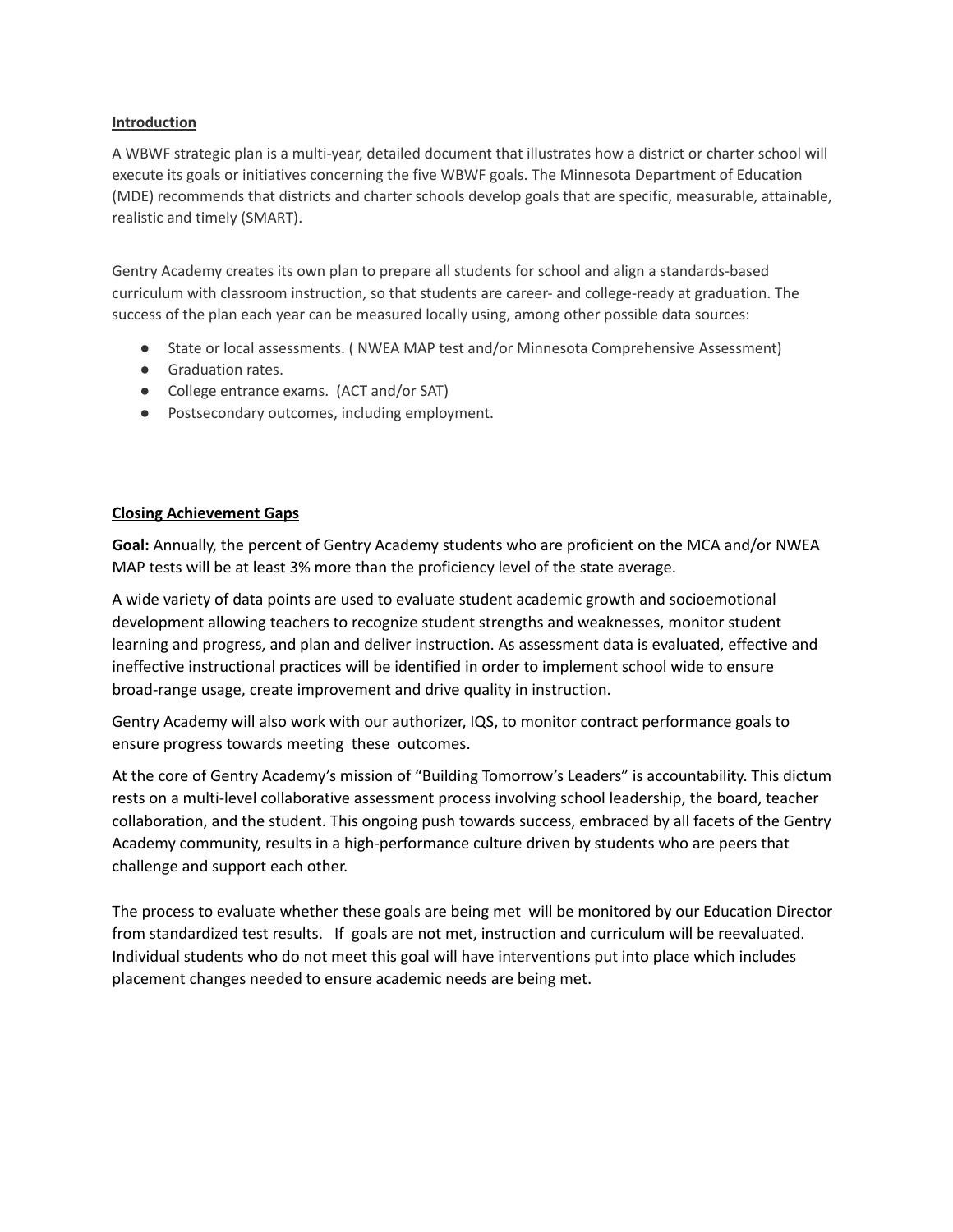#### **College and Career Readiness**

**Goal:** Gentry Academy will implement curriculum supports and interventions in English, Math, Science and Social Studies and work towards a composite score of 20 on the 2021-2022 administration of the ACT test.

Gentry Academy promotes college and career readiness, as well as ensuring all students will graduate from high school, by creating a culture of success and instilling an innate drive for achievement not typically found in other middle and high school environments. The basis for this philosophy can be explained through the research of Dr. Dan Kindlon, author of *Too Much of a Good Thing – Raising Children of Character in an Indulgent Age,* who describes the challenges faced by today's youth and the hover culture that prevents them from attaining their true potential. When children are protected from stressful experiences, prevented from failing, and led to believe they are not in control of their lives, their self-worth and confidence suffer resulting in young adults ill-prepared for the challenges of society and life beyond high school.

As a result, the expectations for achieving the WBWF goals of **"All students are ready for career and college,"** as well as **"All students graduate from high school"** are intrinsically connected. Through engagement with families, community members, educators and other important stakeholders, these achievable goals are possible and become a shared priority reflected through the mutual vision of success and commitment in these groups. This wide array of support is designed to assist in, and celebrate, the progress of the student who is the ultimate owner of their educational experience. With ownership comes pride and with that comes hard work.

The process to evaluate whether the college and career readiness goals are being met will be monitored by the School Counselor. Tests scores will be analyzed but the school counselor will then make recommendations on instruction and core curriculum changes to address areas of need.

## **Graduation Rate**

**Goal:** The goal is measured annually and shall be achieved in year one as a charter school, a graduation rate of 90%. Gentry Academy shall also measure all student progress toward graduation as measured by grade level proficiency starting in its first year.

Gentry Academy graduation rates will exceed graduation rates as established by the state and Every Student Succeeds Act (ESSA). While quantitative evaluation and assessment is essential to identifying the future success of a student, the mentality of the student is also a key focus of the Gentry Academy philosophy. The development of key traits that inform future success is set in the foundations of ownership, leadership and growth mindset.

The process to evaluate whether our graduation rate is being met is monitored by Gentry's school counselor. The school counselor uses Power school to monitor academic progress. The Counselor also holds weekly meetings with staff to track student academic concerns. If there are concerns regarding academic progress for specific students, the counselor meets with the student as well as contacting parent/guardian. This ensures that the student and family are aware of progress and academic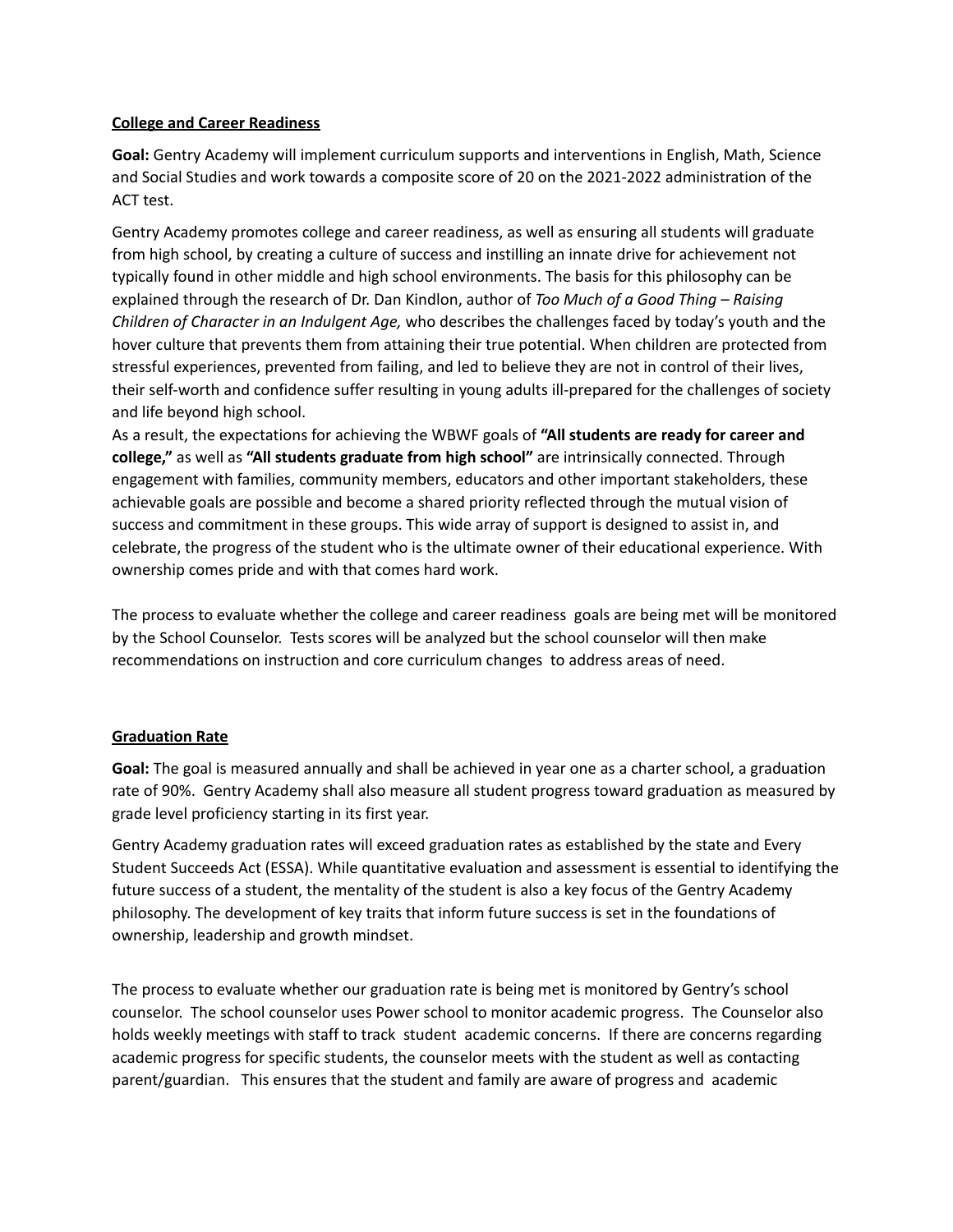concerns. The school counselor also facilitates any credit recovery that may need to be done over the summer.

# **System to Review Effectiveness of Instruction and Curriculum and Review Cycle**

Curriculum review is an opportunity for education professionals to dedicate time to learning more about instruction as it relates to a particular content area, spend time analyzing data to determine areas of strength and opportunities for growth and to examine resources to see if there are materials that better support instruction tha what is currently in place. The process for continual curriculum review engages professionals from all levels in each of its learning communities in a collaborative effort to evaluate, revise and redefine curriculum and instruction. This plan proposes to use curriculum design and evaluation as well as a plan of delivery which guides instructional pedagogy, choice of materials and assessment. The curriculum will be reviewed through a continuous cycle overseen by our Curriculum Leaders, Leadership Director and Education Director.

| <b>Phase</b>                               | <b>Steps Included</b>                                                                                                                                                                                                                                                       |                                                  |                                                  | 2021-2022   2022-2023   2023-2024   2024-2025   2025-2026   2026-2027   2027-2028 |                                      |                            |                                       |                                                  |
|--------------------------------------------|-----------------------------------------------------------------------------------------------------------------------------------------------------------------------------------------------------------------------------------------------------------------------------|--------------------------------------------------|--------------------------------------------------|-----------------------------------------------------------------------------------|--------------------------------------|----------------------------|---------------------------------------|--------------------------------------------------|
| <b>Study &amp; Preparation</b><br>(Year 1) | Establish intent, charge, and team membership<br>Review and evaluate data collected in the previous cycle<br>Conduct, review a needs assessment<br>Review current best practices<br>Establish / refine content philosophy statement<br>Investigate available teaching tools | $5 - 12$<br><b>English Language</b><br>Arts      | $5 - 12$<br>Math                                 | $5-12$<br><b>Social Studies</b>                                                   | $5 - 12$<br>Science                  | $5 - 12$<br>PE & Health    | $5 - 12$<br>Leadership,<br>WBWF & CTF | $9 - 12$<br>Spanish                              |
| <b>Program Design</b><br>(Year 2)          | Develop a curriculum, instruction,<br>and assessment map aligned to<br>state/national standards<br>Select instruction and assessment<br>materials<br><b>Fyaluation Plan</b><br>Share plan and selected materials with school board and<br><b>WBWF</b>                       | $9 - 12$<br>Spanish                              | $5 - 12$<br>English Language<br>Arts             | $5 - 12$<br>Math                                                                  | $5 - 12$<br><b>Social Studies</b>    | $5 - 12$<br>Science        | $5 - 12$<br>PF & Health               | $5 - 12$<br>Leadership,<br><b>WBWF &amp; CTE</b> |
| Implementation<br>(Year 3)                 | Provide training and in-service for staff<br>Implement curriculum<br>Monitor implementation<br>Evaluation                                                                                                                                                                   | $5 - 12$<br>Leadership,<br><b>WBWF &amp; CTE</b> | $9 - 12$<br>Spanish                              | $5 - 12$<br><b>English Language</b><br>Arts                                       | $5 - 12$<br>Math                     | $5 - 12$<br>Social Studies | $5 - 12$<br>Science                   | $5 - 12$<br>PF & Health                          |
| <b>Refine &amp; Sustain</b><br>(Years 4-7) | Collect data as determined<br>Revise curriculum maps (Adjustments made as<br>necessary but no major changes are made in curriculum)                                                                                                                                         | $5 - 12$<br>PF & Health                          | $5 - 12$<br>Leadership.<br><b>WBWF &amp; CTE</b> | $9 - 12$<br><b>Spanish</b>                                                        | $5 - 12$<br>English Language<br>Arts | $5-12$<br>Math             | $5 - 12$<br>Social Studies            | $5 - 12$<br>Science                              |

## **System to Provide Student Access to Effective Teachers Who Reflect the Diversity of Enrolled Students**

The first step in providing students access to effective teachers who reflect the Diversity of Enrolled Students includes defining what diversity means within the Gentry community. This involves asking the community to participate and identify the student population. Parents fill out documents to ensure pertinent data is included. This data includes racial, ethnic, socioeconomic status, students with disabilities as well as students who are English Language Learners. Data is compiled and then analyzed. Diversity strategies are developed and a plan implemented that will include student diversity benchmarks. The Education Director and the School Counselor will oversee the implementation of the plan and will include community stakeholders to ensure the diversity planning and implementation process meet the needs of the students as well as allowing access to effective teachers who reflect the